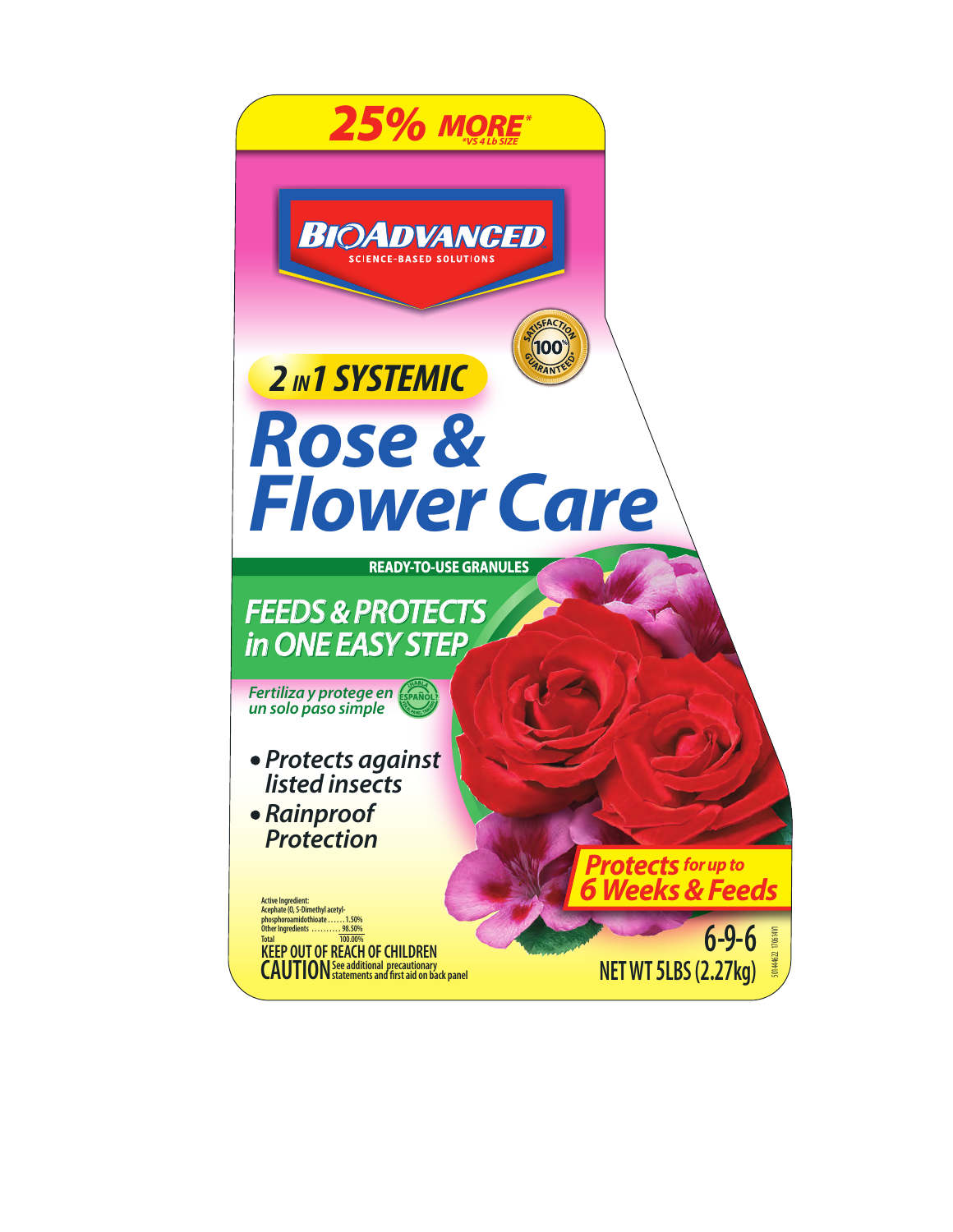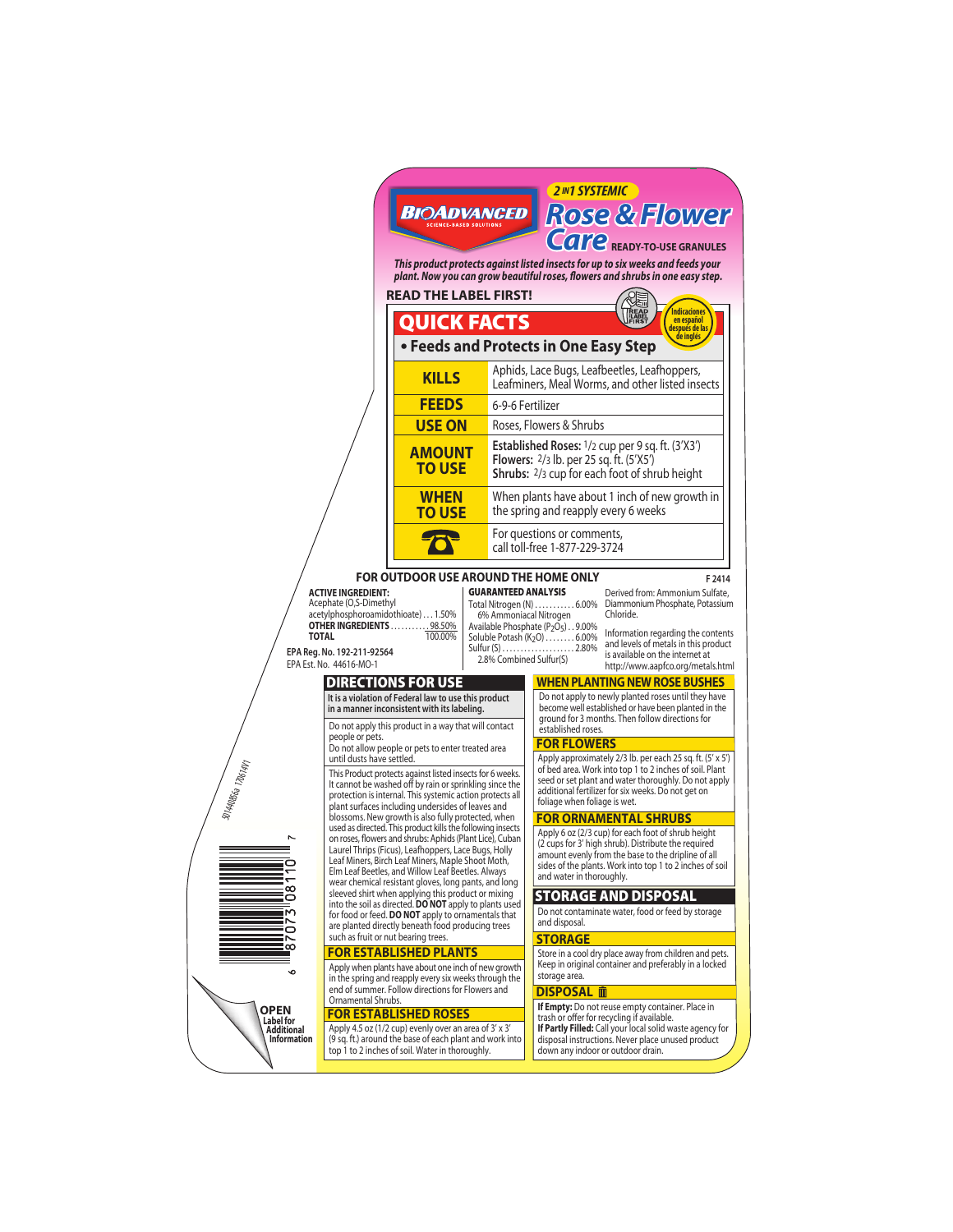| DATOS RÁPIDOS<br>· Alimenta y protege en solo un paso fácil<br>Áfidos, escarabajos de encaje, escarabajos<br>de las hojas, chicharritas, moscas minadoras,<br><b>MATA</b><br>gusanos de la harina y otros insectos de la lista<br><b>FERTILIZA</b><br>Fertilizador 6-9-6<br><b>USO EN</b><br>Rosas, flores y arbustos<br>Rosas establecidas: 1/2 taza para 9 pies<br>cuadrados (3'X3')<br><b>CANTIDAD</b><br>Flores: 2/3 libras por cada 25 pies cuadrados<br><b>A USAR</b><br>(5'X5')<br>Arbustos: 2/3 taza por cada pie de altura<br>del arbusto<br>Cuando las plantas tienen alrededor de<br><b>CUÁNDO</b><br>1 pulgada de crecimiento nuevo en la<br><b>USAR</b><br>primavera y volver a aplicar cada 6 semanas<br>Para hacer preguntas o comentarios,<br>llamar al número gratuito1-877-229-3724<br>F 2414<br>SÓLO PARA USO RESIDENCIAL EN EXTERIORES<br>Derivados de: Sulfato de<br><b>ANÁLISIS GARANTIZADO</b><br><b>INGREDIENTES ACTIVO:</b><br>amonio, fosfato diamónico,<br>Nitrógeno (N) total 6.0%<br>Acefato (O,S-Dimetil<br>cloruro de potasio<br>6% Nitrógeno de amoníaco<br>acetilfosforoamidotioato)1.50%<br>La información sobre los<br>Fosfato disponible $(P_2O_5) \dots 9.0\%$<br>OTROS INGREDIENTES  98.50%<br>contenidos y niveles de<br>Potasa soluble $(K_2O)$ 6.0%<br>100.00%<br><b>TOTAL</b><br>metales en este producto<br>Sulfuro (S) 2.80%<br>está disponible en Internet en<br>2.8% sulfuro (S) combinado<br>http://www.aapfco.org/metals.html<br><b>PARA ROSAS ESTABLECIDAS</b><br><b>INDICACIONES DE USO</b><br>Aplicar 4.5 onzas (1/2 taza) de manera pareja sobre un área<br>de 3' x 3' (9 pies cuadrados) alrededor de la base de cada<br>Constituye una violación de la ley federal usar este<br>planta y trabajar hacia arriba 1 a 2 pulgadas del suelo. Regar<br>producto en una manera inconsistente con esta<br>cuidadosamente.<br>etiqueta.<br><b>CUANDO PLANTE ARBUSTOS NUEVOS</b><br>No aplicar este producto en un modo que entre en<br>No aplicar en rosas recién plantadas hasta que estén bien<br>contacto con las personas o mascotas.<br>establecidas o hasta que hayan estado plantadas en el suelo durante<br>No permitir que las personas o mascotas ingresen en<br>hasta 3 meses. Luego siga las instrucciones para rosas establecidas.<br>el área con tratamiento hasta que el polvo se haya<br><b>PARA FLORES</b><br>asentado.<br>Aplicar aproximadamente 2/3 libras por cada 25 pies cuadrados (5' x 5')<br>Este producto protege contra insectos de la lista<br>de área del cantero. Trabajar hacia arriba 1 o 2 pulgadas desde el suelo.<br>hasta 6 semanas. La lluvia o los rociadores no lavan el<br>Plantar la semilla o colocar la planta y regar bien. No aplicar fertilizante<br>producto porque la protección es interna. Esta acción<br>adicional durante seis semanas. No colocar en las hojas cuando están<br>sistémica protege todas las superficies de plantas<br>húmedas.<br>incluyendo la parte de debajo de las hojas y las flores.<br>El crecimiento nuevo está totalmente protegido,<br><b>PARA ARBUSTOS ORNAMENTALES</b><br>cuando se lo usa tal como se indica. Este Producto<br>mata los siguientes insectos en rosas, flores y<br>arbustos: Áfidos (vinchuca), trips laurel (Ficus),<br>la base hasta la línea de riego por goteo de todos los lados de las plantas. Trabajar<br>chicharritas, escarabajo de encaje, moscas minadoras<br>hacia arriba 1 o 2 pulgadas desde el suelo y regar bien.<br>de hojas, moscas minadoras del abedul, polilla del<br>arce rosado, escarabajos de la hoja del olmo, y<br>ALMACENAMIENTO Y ELIMINACIÓN<br>escarabajos de la hoja del sauce. Siempre usar<br>No contaminar alimentos, aqua o alimentaciones por almacenamiento o<br>guantes resistentes a químicos, pantalones largos y<br>camisa manga larga cuando aplique el producto o lo<br>eliminación.<br>mezcle en el suelo tal como se indica. NO aplicar a<br><b>ALMACENAMIENTO</b><br>plantas usadas como alimento o para alimentar. NO<br>aplicar a plantas ornamentales que están plantadas<br>Mantener en un contenedor original y preferentemente en un área de<br>directamente junto a árboles que producen alimentos<br>almacenamiento bajo llave.<br>tal como fruta o árboles de nueces. |                                                                                                                                                                    |  | ¡LEER LA ETIQUETA ANTES DE UTILIZAR EL PRODUCTO!                                                                                                                                                                                                   |
|-------------------------------------------------------------------------------------------------------------------------------------------------------------------------------------------------------------------------------------------------------------------------------------------------------------------------------------------------------------------------------------------------------------------------------------------------------------------------------------------------------------------------------------------------------------------------------------------------------------------------------------------------------------------------------------------------------------------------------------------------------------------------------------------------------------------------------------------------------------------------------------------------------------------------------------------------------------------------------------------------------------------------------------------------------------------------------------------------------------------------------------------------------------------------------------------------------------------------------------------------------------------------------------------------------------------------------------------------------------------------------------------------------------------------------------------------------------------------------------------------------------------------------------------------------------------------------------------------------------------------------------------------------------------------------------------------------------------------------------------------------------------------------------------------------------------------------------------------------------------------------------------------------------------------------------------------------------------------------------------------------------------------------------------------------------------------------------------------------------------------------------------------------------------------------------------------------------------------------------------------------------------------------------------------------------------------------------------------------------------------------------------------------------------------------------------------------------------------------------------------------------------------------------------------------------------------------------------------------------------------------------------------------------------------------------------------------------------------------------------------------------------------------------------------------------------------------------------------------------------------------------------------------------------------------------------------------------------------------------------------------------------------------------------------------------------------------------------------------------------------------------------------------------------------------------------------------------------------------------------------------------------------------------------------------------------------------------------------------------------------------------------------------------------------------------------------------------------------------------------------------------------------------------------------------------------------------------------------------------------------------------------------------------------------------------------------------------------------------------------------------------------------------------------------------------------------------------------------------------------------------------------------------------------------------------------------------------------------------------------------------------------------------------------------------------------------------------------------------------------------------------------------------------------------------------------------------------------------------------------------------------------------------|--------------------------------------------------------------------------------------------------------------------------------------------------------------------|--|----------------------------------------------------------------------------------------------------------------------------------------------------------------------------------------------------------------------------------------------------|
|                                                                                                                                                                                                                                                                                                                                                                                                                                                                                                                                                                                                                                                                                                                                                                                                                                                                                                                                                                                                                                                                                                                                                                                                                                                                                                                                                                                                                                                                                                                                                                                                                                                                                                                                                                                                                                                                                                                                                                                                                                                                                                                                                                                                                                                                                                                                                                                                                                                                                                                                                                                                                                                                                                                                                                                                                                                                                                                                                                                                                                                                                                                                                                                                                                                                                                                                                                                                                                                                                                                                                                                                                                                                                                                                                                                                                                                                                                                                                                                                                                                                                                                                                                                                                                                                               |                                                                                                                                                                    |  |                                                                                                                                                                                                                                                    |
|                                                                                                                                                                                                                                                                                                                                                                                                                                                                                                                                                                                                                                                                                                                                                                                                                                                                                                                                                                                                                                                                                                                                                                                                                                                                                                                                                                                                                                                                                                                                                                                                                                                                                                                                                                                                                                                                                                                                                                                                                                                                                                                                                                                                                                                                                                                                                                                                                                                                                                                                                                                                                                                                                                                                                                                                                                                                                                                                                                                                                                                                                                                                                                                                                                                                                                                                                                                                                                                                                                                                                                                                                                                                                                                                                                                                                                                                                                                                                                                                                                                                                                                                                                                                                                                                               |                                                                                                                                                                    |  |                                                                                                                                                                                                                                                    |
|                                                                                                                                                                                                                                                                                                                                                                                                                                                                                                                                                                                                                                                                                                                                                                                                                                                                                                                                                                                                                                                                                                                                                                                                                                                                                                                                                                                                                                                                                                                                                                                                                                                                                                                                                                                                                                                                                                                                                                                                                                                                                                                                                                                                                                                                                                                                                                                                                                                                                                                                                                                                                                                                                                                                                                                                                                                                                                                                                                                                                                                                                                                                                                                                                                                                                                                                                                                                                                                                                                                                                                                                                                                                                                                                                                                                                                                                                                                                                                                                                                                                                                                                                                                                                                                                               |                                                                                                                                                                    |  |                                                                                                                                                                                                                                                    |
|                                                                                                                                                                                                                                                                                                                                                                                                                                                                                                                                                                                                                                                                                                                                                                                                                                                                                                                                                                                                                                                                                                                                                                                                                                                                                                                                                                                                                                                                                                                                                                                                                                                                                                                                                                                                                                                                                                                                                                                                                                                                                                                                                                                                                                                                                                                                                                                                                                                                                                                                                                                                                                                                                                                                                                                                                                                                                                                                                                                                                                                                                                                                                                                                                                                                                                                                                                                                                                                                                                                                                                                                                                                                                                                                                                                                                                                                                                                                                                                                                                                                                                                                                                                                                                                                               |                                                                                                                                                                    |  |                                                                                                                                                                                                                                                    |
|                                                                                                                                                                                                                                                                                                                                                                                                                                                                                                                                                                                                                                                                                                                                                                                                                                                                                                                                                                                                                                                                                                                                                                                                                                                                                                                                                                                                                                                                                                                                                                                                                                                                                                                                                                                                                                                                                                                                                                                                                                                                                                                                                                                                                                                                                                                                                                                                                                                                                                                                                                                                                                                                                                                                                                                                                                                                                                                                                                                                                                                                                                                                                                                                                                                                                                                                                                                                                                                                                                                                                                                                                                                                                                                                                                                                                                                                                                                                                                                                                                                                                                                                                                                                                                                                               |                                                                                                                                                                    |  |                                                                                                                                                                                                                                                    |
|                                                                                                                                                                                                                                                                                                                                                                                                                                                                                                                                                                                                                                                                                                                                                                                                                                                                                                                                                                                                                                                                                                                                                                                                                                                                                                                                                                                                                                                                                                                                                                                                                                                                                                                                                                                                                                                                                                                                                                                                                                                                                                                                                                                                                                                                                                                                                                                                                                                                                                                                                                                                                                                                                                                                                                                                                                                                                                                                                                                                                                                                                                                                                                                                                                                                                                                                                                                                                                                                                                                                                                                                                                                                                                                                                                                                                                                                                                                                                                                                                                                                                                                                                                                                                                                                               |                                                                                                                                                                    |  |                                                                                                                                                                                                                                                    |
|                                                                                                                                                                                                                                                                                                                                                                                                                                                                                                                                                                                                                                                                                                                                                                                                                                                                                                                                                                                                                                                                                                                                                                                                                                                                                                                                                                                                                                                                                                                                                                                                                                                                                                                                                                                                                                                                                                                                                                                                                                                                                                                                                                                                                                                                                                                                                                                                                                                                                                                                                                                                                                                                                                                                                                                                                                                                                                                                                                                                                                                                                                                                                                                                                                                                                                                                                                                                                                                                                                                                                                                                                                                                                                                                                                                                                                                                                                                                                                                                                                                                                                                                                                                                                                                                               |                                                                                                                                                                    |  |                                                                                                                                                                                                                                                    |
|                                                                                                                                                                                                                                                                                                                                                                                                                                                                                                                                                                                                                                                                                                                                                                                                                                                                                                                                                                                                                                                                                                                                                                                                                                                                                                                                                                                                                                                                                                                                                                                                                                                                                                                                                                                                                                                                                                                                                                                                                                                                                                                                                                                                                                                                                                                                                                                                                                                                                                                                                                                                                                                                                                                                                                                                                                                                                                                                                                                                                                                                                                                                                                                                                                                                                                                                                                                                                                                                                                                                                                                                                                                                                                                                                                                                                                                                                                                                                                                                                                                                                                                                                                                                                                                                               |                                                                                                                                                                    |  |                                                                                                                                                                                                                                                    |
|                                                                                                                                                                                                                                                                                                                                                                                                                                                                                                                                                                                                                                                                                                                                                                                                                                                                                                                                                                                                                                                                                                                                                                                                                                                                                                                                                                                                                                                                                                                                                                                                                                                                                                                                                                                                                                                                                                                                                                                                                                                                                                                                                                                                                                                                                                                                                                                                                                                                                                                                                                                                                                                                                                                                                                                                                                                                                                                                                                                                                                                                                                                                                                                                                                                                                                                                                                                                                                                                                                                                                                                                                                                                                                                                                                                                                                                                                                                                                                                                                                                                                                                                                                                                                                                                               |                                                                                                                                                                    |  |                                                                                                                                                                                                                                                    |
|                                                                                                                                                                                                                                                                                                                                                                                                                                                                                                                                                                                                                                                                                                                                                                                                                                                                                                                                                                                                                                                                                                                                                                                                                                                                                                                                                                                                                                                                                                                                                                                                                                                                                                                                                                                                                                                                                                                                                                                                                                                                                                                                                                                                                                                                                                                                                                                                                                                                                                                                                                                                                                                                                                                                                                                                                                                                                                                                                                                                                                                                                                                                                                                                                                                                                                                                                                                                                                                                                                                                                                                                                                                                                                                                                                                                                                                                                                                                                                                                                                                                                                                                                                                                                                                                               |                                                                                                                                                                    |  |                                                                                                                                                                                                                                                    |
|                                                                                                                                                                                                                                                                                                                                                                                                                                                                                                                                                                                                                                                                                                                                                                                                                                                                                                                                                                                                                                                                                                                                                                                                                                                                                                                                                                                                                                                                                                                                                                                                                                                                                                                                                                                                                                                                                                                                                                                                                                                                                                                                                                                                                                                                                                                                                                                                                                                                                                                                                                                                                                                                                                                                                                                                                                                                                                                                                                                                                                                                                                                                                                                                                                                                                                                                                                                                                                                                                                                                                                                                                                                                                                                                                                                                                                                                                                                                                                                                                                                                                                                                                                                                                                                                               |                                                                                                                                                                    |  | Aplicar 6 onzas (2/3 tazas) para cada pie de altura del arbusto (2 tazas para<br>arbustos de 3' de altura). Distribuir la cantidad requerida de manera pareja desde                                                                                |
|                                                                                                                                                                                                                                                                                                                                                                                                                                                                                                                                                                                                                                                                                                                                                                                                                                                                                                                                                                                                                                                                                                                                                                                                                                                                                                                                                                                                                                                                                                                                                                                                                                                                                                                                                                                                                                                                                                                                                                                                                                                                                                                                                                                                                                                                                                                                                                                                                                                                                                                                                                                                                                                                                                                                                                                                                                                                                                                                                                                                                                                                                                                                                                                                                                                                                                                                                                                                                                                                                                                                                                                                                                                                                                                                                                                                                                                                                                                                                                                                                                                                                                                                                                                                                                                                               |                                                                                                                                                                    |  |                                                                                                                                                                                                                                                    |
|                                                                                                                                                                                                                                                                                                                                                                                                                                                                                                                                                                                                                                                                                                                                                                                                                                                                                                                                                                                                                                                                                                                                                                                                                                                                                                                                                                                                                                                                                                                                                                                                                                                                                                                                                                                                                                                                                                                                                                                                                                                                                                                                                                                                                                                                                                                                                                                                                                                                                                                                                                                                                                                                                                                                                                                                                                                                                                                                                                                                                                                                                                                                                                                                                                                                                                                                                                                                                                                                                                                                                                                                                                                                                                                                                                                                                                                                                                                                                                                                                                                                                                                                                                                                                                                                               |                                                                                                                                                                    |  |                                                                                                                                                                                                                                                    |
|                                                                                                                                                                                                                                                                                                                                                                                                                                                                                                                                                                                                                                                                                                                                                                                                                                                                                                                                                                                                                                                                                                                                                                                                                                                                                                                                                                                                                                                                                                                                                                                                                                                                                                                                                                                                                                                                                                                                                                                                                                                                                                                                                                                                                                                                                                                                                                                                                                                                                                                                                                                                                                                                                                                                                                                                                                                                                                                                                                                                                                                                                                                                                                                                                                                                                                                                                                                                                                                                                                                                                                                                                                                                                                                                                                                                                                                                                                                                                                                                                                                                                                                                                                                                                                                                               |                                                                                                                                                                    |  |                                                                                                                                                                                                                                                    |
|                                                                                                                                                                                                                                                                                                                                                                                                                                                                                                                                                                                                                                                                                                                                                                                                                                                                                                                                                                                                                                                                                                                                                                                                                                                                                                                                                                                                                                                                                                                                                                                                                                                                                                                                                                                                                                                                                                                                                                                                                                                                                                                                                                                                                                                                                                                                                                                                                                                                                                                                                                                                                                                                                                                                                                                                                                                                                                                                                                                                                                                                                                                                                                                                                                                                                                                                                                                                                                                                                                                                                                                                                                                                                                                                                                                                                                                                                                                                                                                                                                                                                                                                                                                                                                                                               |                                                                                                                                                                    |  | Almacenar en un lugar seco y fresco lejos del alcance de niños y mascotas.                                                                                                                                                                         |
|                                                                                                                                                                                                                                                                                                                                                                                                                                                                                                                                                                                                                                                                                                                                                                                                                                                                                                                                                                                                                                                                                                                                                                                                                                                                                                                                                                                                                                                                                                                                                                                                                                                                                                                                                                                                                                                                                                                                                                                                                                                                                                                                                                                                                                                                                                                                                                                                                                                                                                                                                                                                                                                                                                                                                                                                                                                                                                                                                                                                                                                                                                                                                                                                                                                                                                                                                                                                                                                                                                                                                                                                                                                                                                                                                                                                                                                                                                                                                                                                                                                                                                                                                                                                                                                                               |                                                                                                                                                                    |  |                                                                                                                                                                                                                                                    |
| <b>ELIMINACION III</b>                                                                                                                                                                                                                                                                                                                                                                                                                                                                                                                                                                                                                                                                                                                                                                                                                                                                                                                                                                                                                                                                                                                                                                                                                                                                                                                                                                                                                                                                                                                                                                                                                                                                                                                                                                                                                                                                                                                                                                                                                                                                                                                                                                                                                                                                                                                                                                                                                                                                                                                                                                                                                                                                                                                                                                                                                                                                                                                                                                                                                                                                                                                                                                                                                                                                                                                                                                                                                                                                                                                                                                                                                                                                                                                                                                                                                                                                                                                                                                                                                                                                                                                                                                                                                                                        | <b>PARA PLANTAS ESTABLECIDAS</b>                                                                                                                                   |  |                                                                                                                                                                                                                                                    |
| su reciclado si fuese posible.<br>Siga las instrucciones para arbustos ornamentales<br>sin usar en un drenaje de salida o de entrada.<br>o flores.                                                                                                                                                                                                                                                                                                                                                                                                                                                                                                                                                                                                                                                                                                                                                                                                                                                                                                                                                                                                                                                                                                                                                                                                                                                                                                                                                                                                                                                                                                                                                                                                                                                                                                                                                                                                                                                                                                                                                                                                                                                                                                                                                                                                                                                                                                                                                                                                                                                                                                                                                                                                                                                                                                                                                                                                                                                                                                                                                                                                                                                                                                                                                                                                                                                                                                                                                                                                                                                                                                                                                                                                                                                                                                                                                                                                                                                                                                                                                                                                                                                                                                                            | Aplicar cuando las plantas tengan alrededor de una<br>pulgada de crecimiento en la primavera y volver a<br>aplicar cada seis semanas hasta que finalice el verano. |  | Si está vacío: No volver a usar este contenedor vacío. Colocar en la basura para<br>Si está parcialmente lleno: Llamar a la agencia de eliminación de desechos<br>sólidos para conocer las instrucciones de eliminación. Nunca colocar el producto |